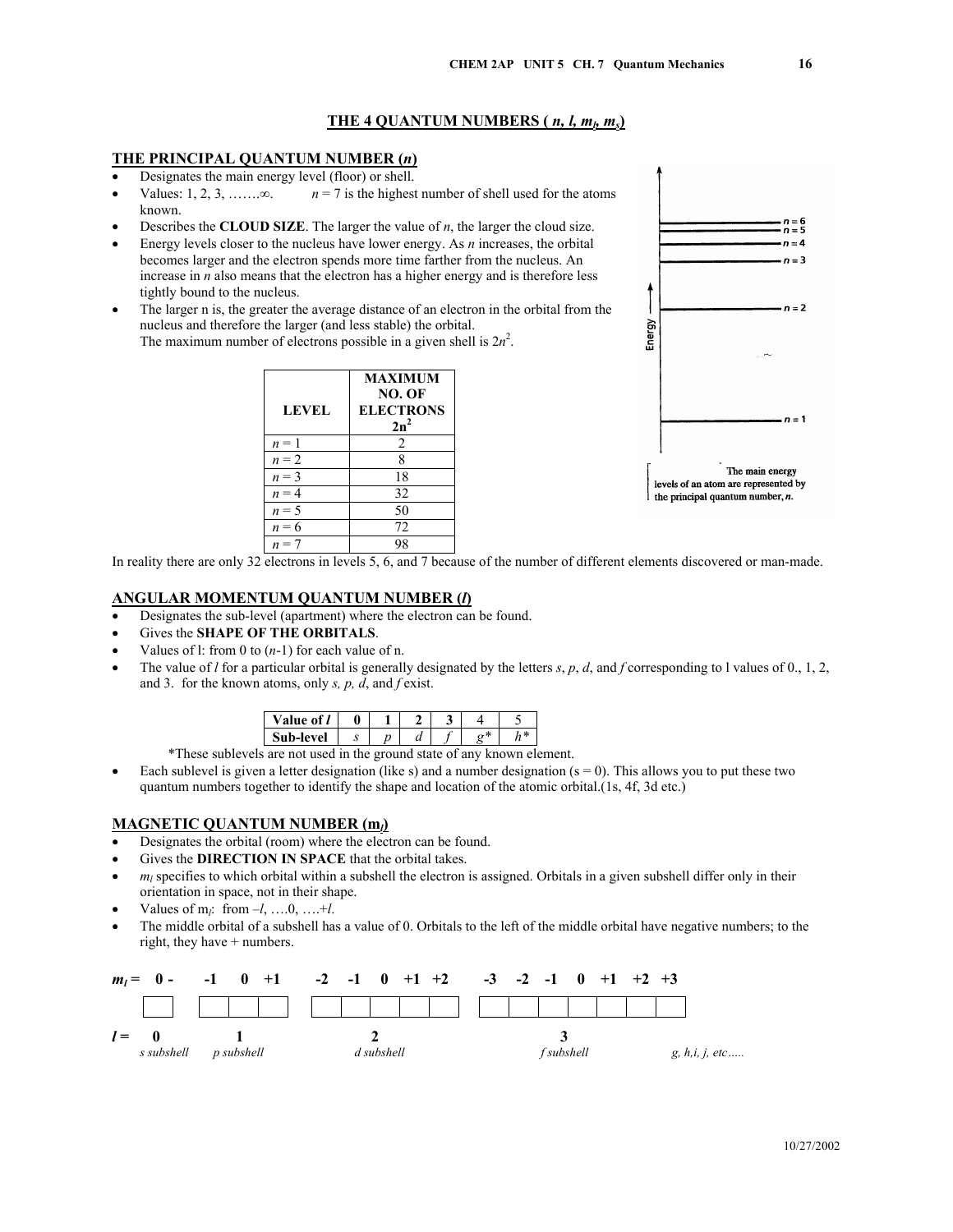| n | <b>Subshell</b><br>designation | m,                             | <b>Number</b><br>of orbitals<br>in subshell |
|---|--------------------------------|--------------------------------|---------------------------------------------|
|   | 1s                             |                                |                                             |
|   | 2s                             |                                |                                             |
|   | 2p                             | $1, 0, -1$                     |                                             |
|   | 3s                             |                                |                                             |
|   | 3p                             | $1, 0, -1$                     |                                             |
|   | 3d                             | $2, 1, 0, -1, -2$              |                                             |
|   | 4s                             |                                |                                             |
|   | 4p                             | $1, 0, -1$                     |                                             |
|   | 4d                             | $2, 1, 0, -1, -2$              |                                             |
|   | 41                             | 3, 2, 1, 0, $-1$ , $-2$ , $-3$ |                                             |

# **SPIN QUANTUM NUMBER (m***s***)**

- Designates the **SPIN OF THE ELECTRON** and describes the behavior of the electron, not the location.
- Values:  $+\frac{1}{2}$ ,  $-\frac{1}{2}$ .

 $\mathbf{I}$ 

Arrow up  $\uparrow$  is  $+\frac{1}{2}$ , (referred to as "spin up"); arrow down  $\downarrow$  is  $-\frac{1}{2}$  (referred to as "spin down".

## **SHAPES OF ATOMIC ORBITALS**

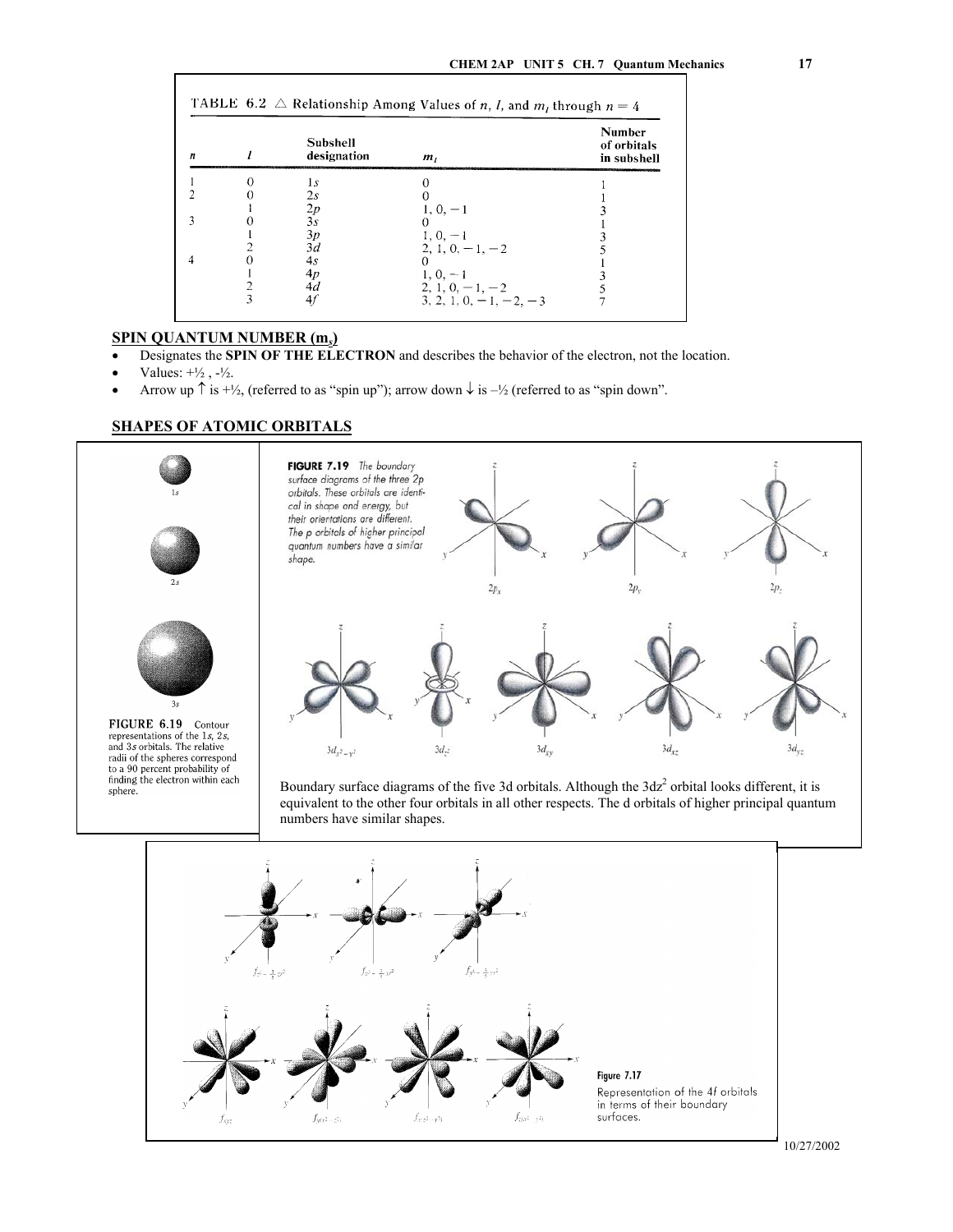



Figure 7.17 Boundary surface diagrams for electron densities of 1s, 2s, 2p, 3s, and 3d orbitals for a hydrogen atom. For the  $p$  orbitals the subscript letter on the orbital notation indicates the cartesian axis along which the orbital lies. The plane passing through the nucleus (perpendicular to this axis) is called a planar node ( $\ell = 1$ ). The d orbitals all have two planar nodes ( $\ell = 2$ ). See the text for a description of the notation used to differentiate the  $d$  orbitals.

| <b>SUBLEVEL</b> | <b>VALUE OF 1</b> | <b>ORBITAL SHAPE</b>                           |
|-----------------|-------------------|------------------------------------------------|
|                 |                   | Spherical (size of s increases as n increases) |
|                 |                   | Dumbbell shape; 2 regions of electron density  |
|                 |                   | 4 regions of electron density                  |
|                 |                   | 8 regions of electron density                  |

### **QUESTIONS: (Room here)**

- 1. List the values of *n*, *l*, and  $m_l$  for orbitals in the 4d subshell.
- 2. Give the values of the quantum numbers associated with the orbitals in the 3*p* subshell.
- 3. What is the total number of orbitals associated with the principal quantum number  $n = 3$ ?
- 4. What is the total number of orbitals associated with the principal quantum number  $n = 4$ ?
- 5. What is the maximum number of electrons that can occupy the fourth energy level.. \_\_\_\_\_\_\_\_
- 6. When  $n = 5$  what are the possible values for  $l$ ?
- 7. When  $l = 2$  what are the possible values of  $m_l$ ?
- 8. How many sublevels are possible in the third energy level?
- 9. What is the maximum number of electrons that can occupy a *d* sublevel?
- 10. What is the maximum number of electrons that can occupy *a g* sublevel?
- 11. When  $n = 2$ , the values of *l* can be \_\_\_\_\_ and \_\_\_\_\_.
- 12. When  $l = 1$ , the values of  $m_l$  can be  $\blacksquare$  and the subshell has the letter designation of  $\blacksquare$ .
- 13. When a subshell is labeled *s*, the value of *l* is \_\_\_\_\_ and *ml* has value(s) of \_\_\_\_\_\_\_\_\_\_\_\_\_\_\_\_.
- 14. When a subshell is labeled *p*, \_\_\_\_\_\_\_\_\_\_ orbitals occur within the subshell.
- 15. When a subshell is labeled *f*, there are \_\_\_\_\_\_ values of  $m_l$  and \_\_\_\_\_\_ orbitals occur within the subshell.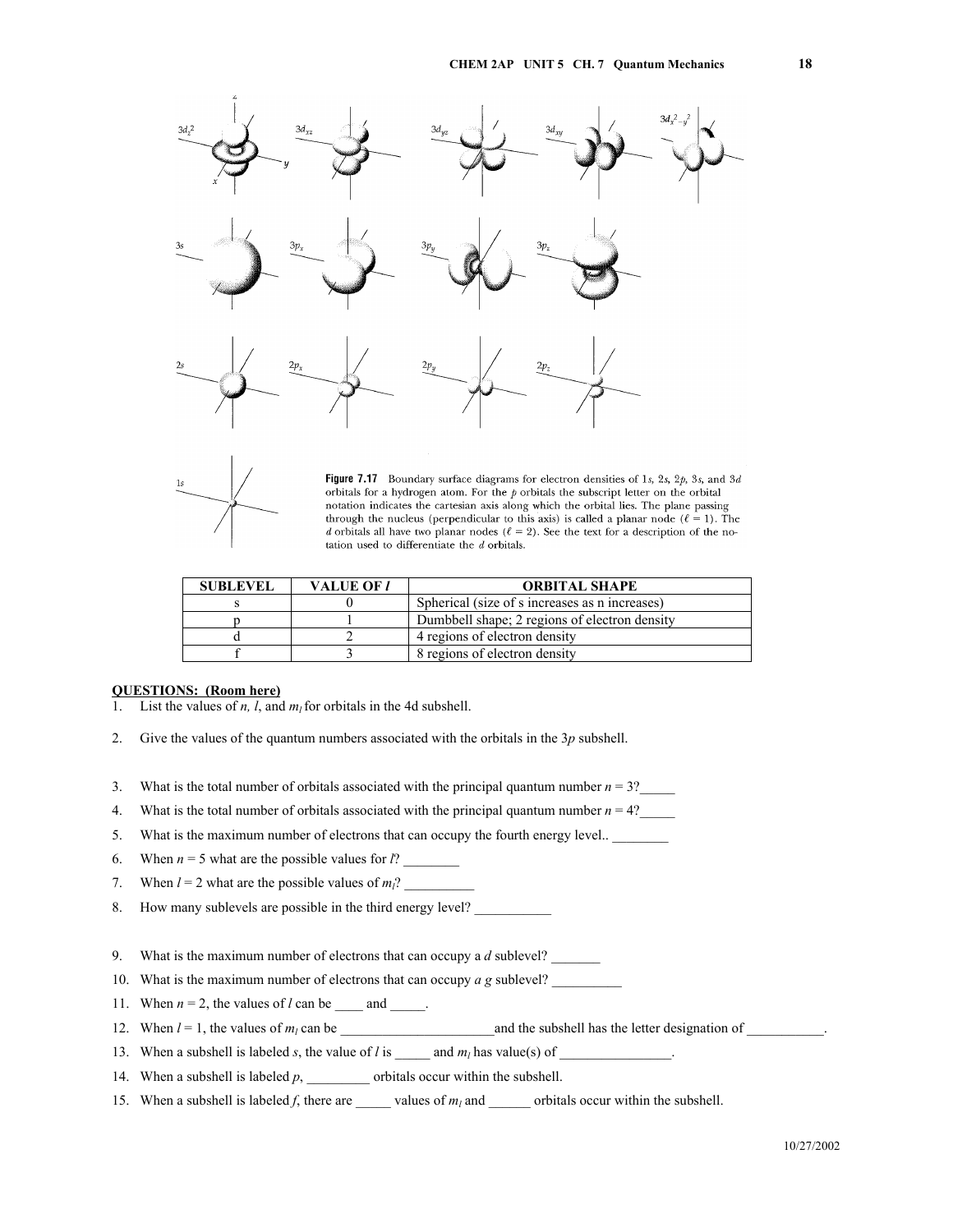The relative energy of sublevels will now determine the arrangement of electron in atoms (electrons moving into the apartment block).

The **ground state of an atom** is the state in which the electrons are located in the lowest energy levels and sublevels possible. They can move to higher levels or an exited state if excited by some form of energy (light). Sublevels of energy levels overlap. A 4s subshell has lower energy than a 3d subshell. The effect of the overlap is that the atom is more stable when the 4s sublevel is of lower energy than the 3d sublevel. When drawing orbital diagrams (placing electrons in orbitals of increasing energy), electrons occupy sublevels of the lowest energy.

#### **In drawing orbit filling diagrams the following guidelines must be followed:**

• **THE AUFBAU PRINCIPLE** (Building up principle) **ELECTRONS ENTER ORBITALS OF LOWEST ENERGY FIRST.** Electrons are added to atomic orbitals starting with the lowest energy orbital and building up to higher energy orbitals.



• **PAULI EXCLUSION PRINCIPLE** – **ONLY 2 ELECTRONS CAN OCCUPY AN ORBITAL AND THEY MUST HAVE OPPOSITE SPINS.** No two electrons in an atom can have the same four quantum numbers. This means that electrons occupying the same orbital cannot have the same spin. (no 2 electrons can be in the same place at the same



- Figure 7.19 A picture of the spinning electron. Spinning in one direction, the electron produces the magnetic field oriented as shown in (a). Spinning in the opposite direction, it gives a magnetic field of the opposite orientation, as shown in (b).
- **HUND'S RULE: WHEN ELECTRONS OCCUPY ORBITALS OF EQUAL ENERGY, ONE ELECTRON ENTERS EACH ORBITAL UNTIL ALL THE ORBITALS CONTAIN ONE ELECTRON WITH SPINS PARALLEL.**The most stable arrangement of electrons in subshells is the one with the greatest number of parallel spins, without violating the Pauli Exclusion Principle. (Electrons occupy orbitals in a sublevel one at a time until each orbital has 1 electron. They will not double up until each orbital has at least one electron.)



**\*\*NOTE:** Orbitals in the same subshell are of equal energy so an electron may occupy any of the orbitals in that subshell with equal probability. This means that the first orbital on the left is not necessarily the first one filled. By convention, we use this as the first orbital filled. Also the first electron in a sublevel may be spin up ↑ or spin down ↓ with equal probability. We designate the first electron to be spin up  $\uparrow$  by convention. Once the first one in has a spin,  $\uparrow$  or  $\downarrow$  the remaining 1<sup>st</sup> electrons in an orbital must have the same spin according to Hund's Rule.



•

time).

- :
- **These are not correct.**





| ∗ |  |  |  | $\mathbb{R}^n$ and $\mathbb{R}^n$ |  |
|---|--|--|--|-----------------------------------|--|







### **ORDER OF FILLING SUBLEVELS**

The Diagonal Rule can be used to determine which order the sublevels fill. (shown below). A better way to do it is to use the periodic table.

# **In using the periodic table:**

- Period numbers are the level number.
- Go from left to write. Designate each period and sublevel ex. 2p, 3f
- Sublevel *d* is one level lower than the main energy level.
- Sublevel *f* is two levels lower than the main energy level. **ORDER 1s 2s 2p 3s 3p 4s 3d 4p 5s 4d 5p 6s 4f 5d**

**6p 7s 5f 6d 7p** 





which atomic subshells are filled in a many-electron atom. Start with the 1s orbital and move downward, following the direction of the arrows. Thus the order goes as follows:  $1s < 2s < 2p <$  $3s < 3p < 4s < 3d < ...$ 

The direction of the arrow indicates the order in which atomic orbitals are filled according to the Aufbau principle.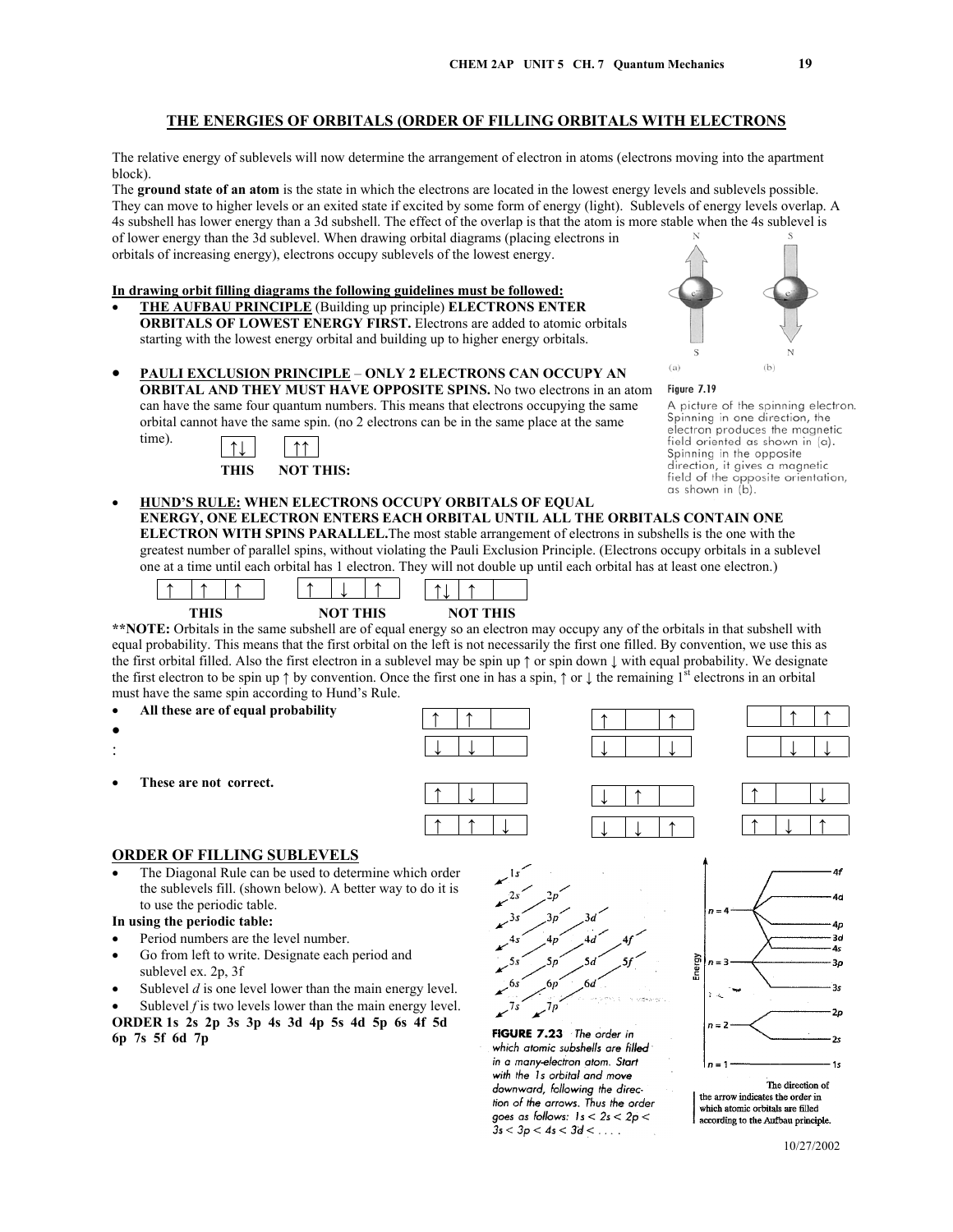

### **Figure**

The elements in each period correspond to the order of filling of the sublevels shown.



The order of increasing energy for atomic sublevels is shown on the vertical axis. Each individual box represents an orbital.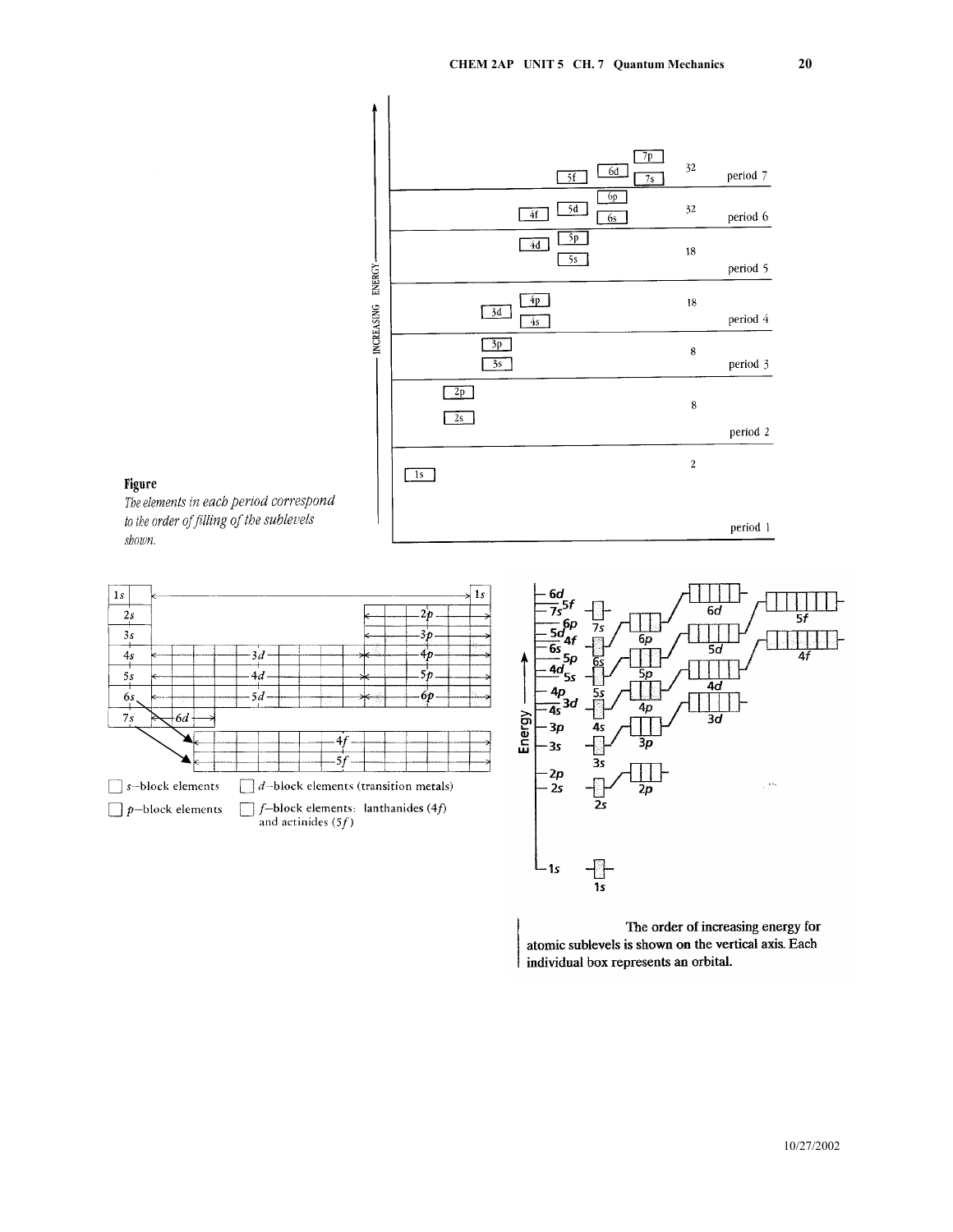![](_page_5_Figure_1.jpeg)

**Use the following energy diagrams to draw the orbital filling diagrams for the berkelium atom (#97) \*\*USE YOUR TEST COPY OF THE PERIODIC TABLE.** 

**Ex: An oxygen atom has a total of eight electrons. Write the 4 quantum numbers for each of the eight electrons in the**  ground state. Note the configuration of  $2p<sup>4</sup>$  which means the  $2p$  sublevel has 4 electrons.

| $\bullet$               | $\overline{\phantom{a}}$ |                  |          |                  |                 | $\overline{\phantom{a}}$ |
|-------------------------|--------------------------|------------------|----------|------------------|-----------------|--------------------------|
| The orbital diagram is: |                          |                  |          |                  |                 |                          |
|                         |                          | $1s^2$           | $2s^2$   |                  | 2p <sup>4</sup> |                          |
|                         | Electron                 | $\boldsymbol{n}$ |          | $m_l$            | $m_s$           | orbital                  |
|                         | 1                        | $\mathbf{1}$     | $\theta$ | $\boldsymbol{0}$ | $+\frac{1}{2}$  | 1s                       |
|                         |                          |                  |          |                  |                 |                          |
|                         | $\overline{2}$           |                  |          |                  |                 |                          |
|                         | $\mathfrak{Z}$           |                  |          |                  |                 |                          |
|                         | $\overline{4}$           |                  |          |                  |                 |                          |
|                         | $\overline{5}$           | $\overline{2}$   | 1        | $-1$             | $+\frac{1}{2}$  | $2p$                     |
|                         | 6                        |                  |          |                  |                 |                          |
|                         | 7                        |                  |          |                  |                 |                          |
|                         | $\,$ $\,$                |                  |          |                  |                 |                          |